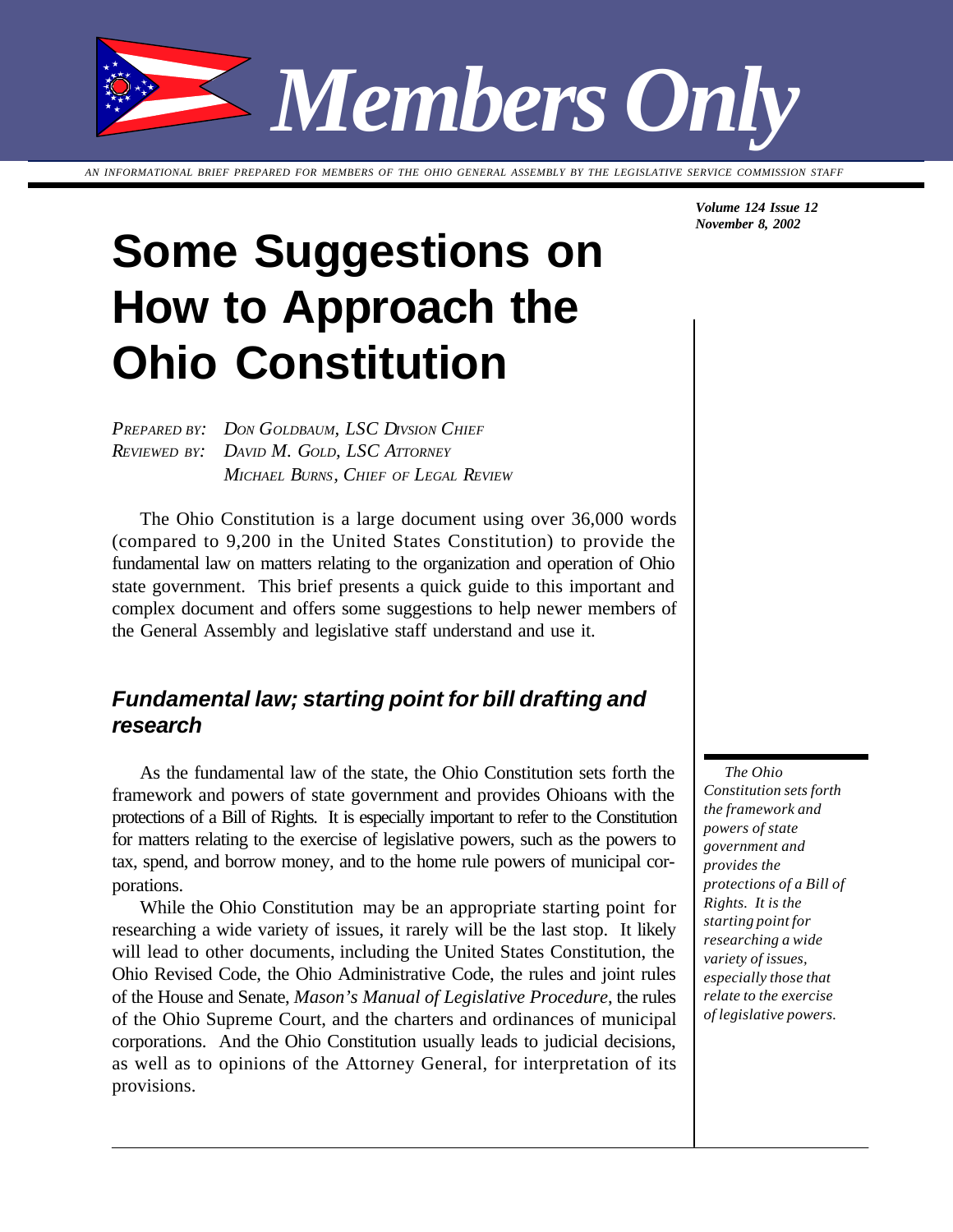*How to Approach the Ohio Constitution LSC Members' Brief Vol. 124 Issue 12*

# *A document of independent force*

The Ohio Constitution, as a document, stands on its own. Even when the United States Constitution affects a proposal, the ultimate resolution may depend upon the Ohio Constitution. As the Ohio Supreme Court has explained, "The Ohio Constitution is a document of independent force. In the areas of individual rights and civil liberties, the United States Constitution, where applicable to the states, provides a floor below which state court decisions may not fall. As long as state courts provide at least as much protection as the United States Supreme Court has provided in its interpretation of the federal Bill of Rights, state courts are unrestricted in according greater civil liberties and protections to individuals and groups." *Arnold v. Cleveland*, 67 Ohio St.3d 35 (1993).

Do not expect the Ohio Constitution to look like the United States Constitution. Addressing the Ohio Constitutional Convention of 1912, President William Howard Taft noted that "the constitution of the United States is the great model of fundamental instruments for complicated, free and popular government." However, he continued, "It is not to be expected that a state constitution should be as short an instrument as that, because the details of state, county and municipal government are so many more than that required in defining the relations between the

state and the general government." Accordingly, the Ohio Constitution is longer and more detailed than the United States Constitution and has its own unique structure.

## *A working document*

The Ohio Constitution is a source of information and guidance of practical importance to members and legislative staff. The Ohio Constitution is:

A **catalog** of legislative powers. It is the primary source of the substantive powers of the General Assembly and the many limitations on the exercise of these powers.

A **legislative guide** . The Ohio Constitution contains provisions on how the General Assembly organizes itself and conducts its business.

A **parliamentary guide** . The Ohio Constitution instructs the General Assembly on how to proceed in carrying out its powers. It specifically addresses items such as separate roll call votes, votes requiring special majorities, and the appropriate legislative instrument required in certain circumstances.

A **drafting manual**. The Ohio Constitution contains specific instructions for preparing a bill. For example, it declares that a bill must be styled in a certain manner; that a bill is to contain only one subject and that the subject is to be clearly expressed in the title; that when a bill amends an existing section of law, that section must be set forth in the bill in full; that

*The Ohio Constitution has independent force, limited only by the United States Constitution.*

*The Ohio Constitution is a source of practical information for legislators and legislative staff. It is a catalog of legislative powers, a guide to the organization of the General Assembly and parliamentary practice, and a bill-drafting manual.*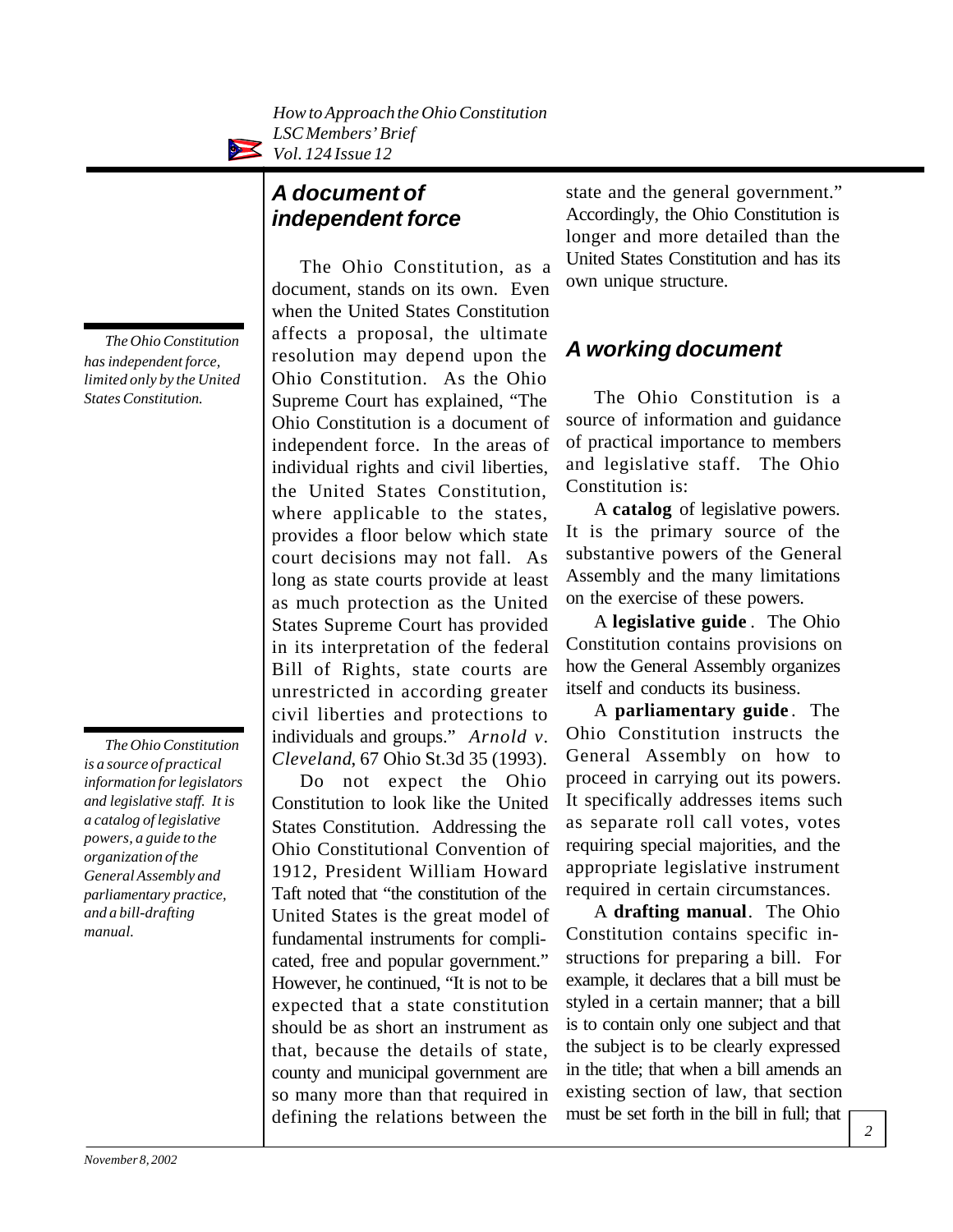*How to Approach the Ohio Constitution LSC Members' Brief Vol. 124 Issue 12*



a tax measure must state distinctly its object to which only it must be applied; and that an emergency clause must, in addition to declaring an emergency, state the reasons for the emergency.

## *Organization of the Ohio Constitution*

It is helpful to understand the organization of the Ohio Constitution. The Ohio Constitution begins with a Preamble and then sets forth a Bill of Rights in Article I; provides for the framework of government in Articles II, III, and IV; and contains provisions on the operation and powers of state government in Articles V through XVIII. It ends with a Schedule containing provisions for its implementation. The organization of the Ohio Constitution, article by article, is:

| L       | Bill of Rights                      |
|---------|-------------------------------------|
| H.      | Legislative Branch                  |
| III.    | <b>Executive Branch</b>             |
| IV.     | Judicial Branch                     |
| V.      | Elective Franchise                  |
| VI.     | Education                           |
| VII.    | <b>Public Institutions</b>          |
| VIII.   | <b>Public Debt and Public Works</b> |
| IX.     | Militia                             |
| $X_{-}$ | County and Township                 |
|         | Organization                        |
| XI.     | Apportionment                       |
| XII.    | Finance and Taxation                |
| XIII.   | Corporations                        |
| XIV.    | Jurisprudence (repealed)            |
| XV.     | Miscellaneous                       |
|         | XVI. Amendments                     |
|         | XVII. Elections                     |
| XVIII.  | Municipal Corporations.             |
|         |                                     |

Note that several of the articles contain related subject matter and can be grouped into the following broad categories that highlight the basic features of the Ohio Constitution: (1) Bill of Rights, (2) framework of government, (3) suffrage and the conduct of elections, (4) state functions, (5) taxing, borrowing, and spending, (6) local government, and (7) amendments.

#### *Styles*

 Some provisions of the Constitution are broadly philosophical, while others are narrowly drawn. Some are short, manageable sections with the characteristics of fundamental law, while others are long and detailed with the characteristics of statutory law. Older sections may have long, unlettered paragraphs and language that reflects a long-past historical context; more recently adopted sections generally conform to LSC drafting standards and use modern terminology. Some provisions are limited to one principle or rule of law; others contain several principles or rules of law.

### *Legislative power*

#### *Types of legislative power*

The legislative power of the State of Ohio is vested in the General Assembly and in the people, who have reserved to themselves the right to enact laws (initiative) and the right

*The Ohio Constitution is organized into a Preamble and 17 numbered articles. The articles may be grouped into seven broad categories: Bill of Rights; framework of government, suffrage and elections; state functions; taxing, borrowing, and spending; local government; and amendments.*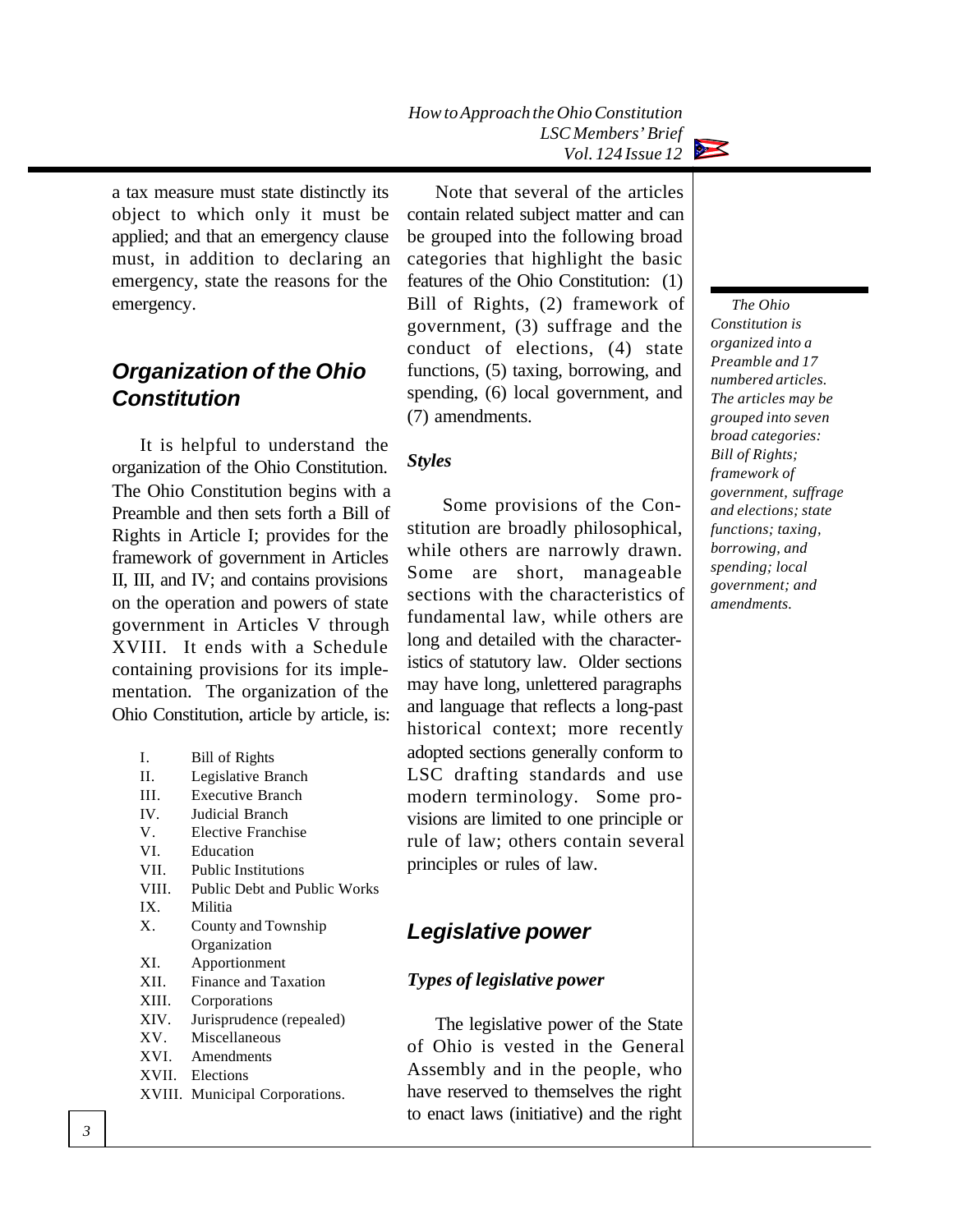*The legislative power may be subdivided into three broad categories: political power (enactment of laws providing for the operation of state government); police power (promotion of public peace, health, safety, and welfare); and taxing power (raising of revenue to pay for operation of state government and retirement of state debt). The Constitution imposes both procedural and substantive limitations on the legislative power.*

to approve and disapprove laws enacted by the General Assembly (referendum). The general legislative power may be subdivided into three broad categories: (1) political power, which is the power to enact laws providing for the establishment, organization, and operation of government in Ohio; (2) police power, which is the power to enact all manner of laws that promote the public peace, health, safety, and welfare; and (3) taxing power, which is the duty to levy and collect taxes that will raise revenue in an amount sufficient to defray the expenses of state government facilities and operations and pay principal and interest on the state debt.

#### *Limitations on legislative power*

The Ohio Constitution imposes many limitations on the legislative power of the General Assembly. Some are procedural in nature. Every bill must deal with only one subject, which must be clearly expressed in the bill's title (Art. II,  $\S$  15(D)). No bill may become a law unless it has been considered on three different days in each House (Art. II,  $\S$  15(C)). The reserved powers of initiative and referendum (Art. II, § 1) and other provisions providing for referendums (see Arts. II, X, XII, XVI, and XVIII) give the voters a direct role in the legislative process.

Other sections of the Ohio Constitution limit the General Assembly's ability to interfere with the other branches of government. They prohibit the General Assembly from exercising executive and judicial powers (Art. III, § 5 and Art. IV, § 1); severely restrict its power to appoint state officials (Art. II, § 27); give it a distinctly secondary role in establishing rules of practice and procedure in the courts (Art. IV,  $\S$  5(B)); and protect the independence of constitutionally established entities (the Apportionment Board, Art. XI, § 1 and the Ohio Ballot Board, Art. XVI, § 1). The Ohio Constitution also protects the legislative power by prohibiting the General Assembly from delegating its authority to any other branch of state government, to the federal government, or to any other public or private individual or body (Art. II, § 26).

Many of the Ohio Constitution's limitations on legislative power are substantive in nature. The Ohio Constitution expresses a preference for laws of a general nature having uniform operation throughout the state (Art. II, § 26); prohibits retroactive laws and laws impairing contracts (Art. II, § 28); forbids special acts conferring corporate powers (Art. XIII, §§ 1, 2, and 6); and limits the taxing power (Art. XII) and the power to lend governmental credit (Art. VIII). The Bill of Rights (Art. I) protects a long list of individual rights from legislative interference.

There was a time when the General Assembly closely controlled municipal government through its power to grant and amend municipal charters. The Home Rule Amendment of 1912 (Art. XVIII) limits the General Assembly's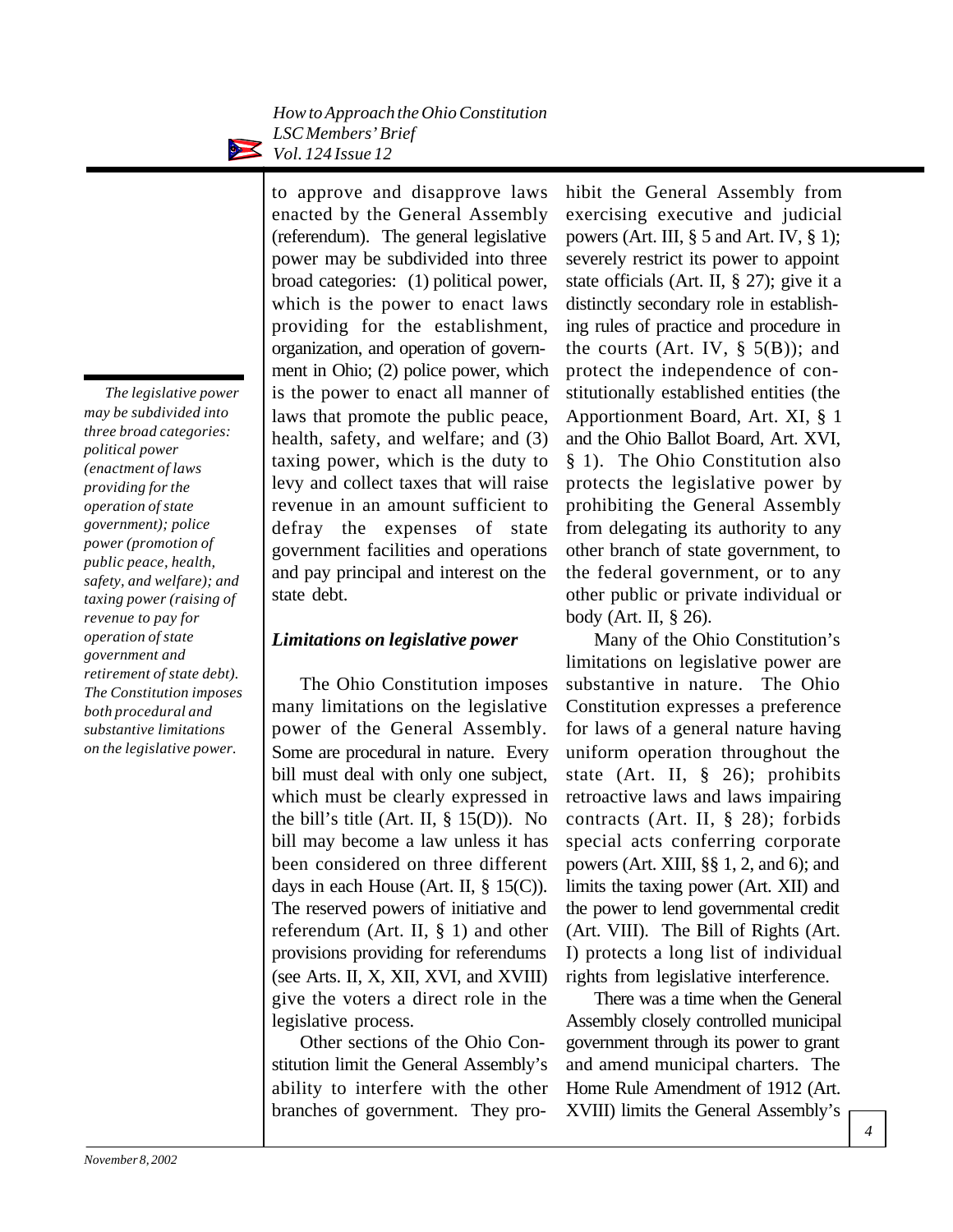

power by authorizing municipal corporations to exercise powers of local selfgovernment and to adopt local police regulations not in conflict with general laws.

## *Historical development of the Ohio Constitution*

The state adopted the Ohio Constitution in 1851, and has followed the approach of amending the document periodically throughout the years. Ohio has never completely revised the Ohio Constitution of 1851. All of the adopted amendments were approved by the voters, but were proposed by different methods in different historical periods. Some resulted from initiatives of the people; some resulted from resolutions adopted by the General Assembly; and some resulted from proposals adopted by the Constitutional Convention of 1912. The age of the basic constitutional document, the diverse sources of the proposals, and the frequency of its amendment over the years are key factors in understanding its contrasts in structure and style.

This historical development also has shaped the provisions of the Ohio Constitution on legislative power. Many of the restrictions on legislative power reflect concerns in the mid-1800s resulting from the rapid growth in population and the development of agriculture, industry, and transportation following the adoption of Ohio's first constitution in 1802. According to one Ohio history, "Much of the dissatisfaction with the . . .

[first] constitution arose from the wholly inadequate judicial system, which placed upon the shoulders of four judges the task of holding court each year in all of the counties, which in 1849 numbered eighty-five. The [first] constitution . . . had concentrated authority in the hands of the legislature, which was empowered to choose all state officials of importance except the governor. This situation had led to considerable logrolling and to the control of the body by special political and economic interests. As a result, a demand had arisen for the popular election of all public officials, for a prohibition of charters that granted exclusive privileges, and for the limitation of the power of the legislature to create a state debt (which at that time, through canal appropriations, aid to railroads, and other grants, amounted to almost twenty million dollars, largely held outside the state)."

The Constitutional Convention of 1912 also had an impact on legislative power. That Convention, influenced by the ideas of the Progressive Era, proposed the reservation of legislative power to the people through the initiative and referendum and the establishment of home rule powers for municipal corporations. "The changes made in the organic law effected at that time," according to one writer, "represented new and basic concepts of government both as to the methods of democratic control over the processes of government and as to the role of government in our social and economic life."

*The present Ohio Constitution dates from 1851 and is the second constitution in the state's history. It has been amended numerous times. Some amendments resulted from popular initiatives, while others began as resolutions of the General Assembly. Many important amendments, such as those providing for the initiative and referendum and municipal home rule, were proposed by the Constitutional Convention of 1912. The Constitutional Revision Commission of the 1970s also recommended several amendments. (Constitutional amendments must be approved by the voters.)*